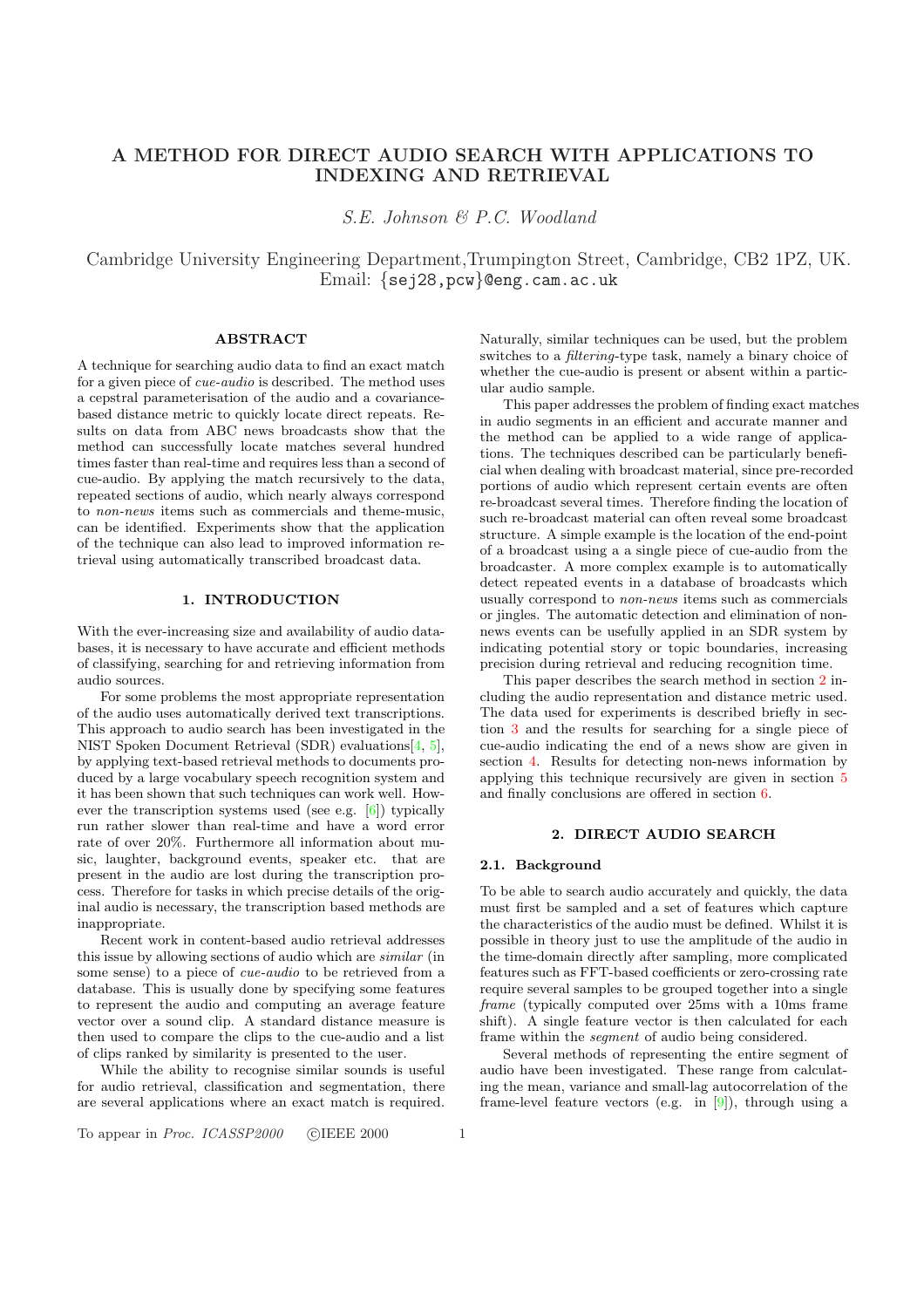<span id="page-1-0"></span>histogram to represent the overall distribution of each feature (e.g. in [8]), to using the relative outputs from a discriminatively-trained vector quantiser (in [3]). The ability of the final representation to capture the specific properties of the piece of audio therefore depends on both the choice of initial features, and the method of representing these features [ove](#page-3-0)r the entire segment.

Finally, a distance metric is required to [c](#page-3-0)alculate the similarity between segments. Metrics which have been used include the covariance-weighted Euclidean distance or the Cosine distance between the representative feature vectors. Audio retrieval systems present a ranked list of similar segments, whereas exact-search methods must compare the distance to a threshold (to compensate for asynchronous sampling or framing) to decide if the cue-audio is present.

## 2.2. Search Method

The audio representation used in the experiments reported here uses the mel-frequency PLP cepstral coefficients[10] that we also use in our large vocabulary speech recognition system. For applications in which the audio is also transcribed this data is available at no additional computational cost for use in direct audio search. We have investigated representing each frame of data with either j[ust](#page-3-0) the "static" cepstra or also augmenting the representation with the first and second order times derivatives to capture dynamic features in the audio stream.

We have previously shown that the *arithmetic harmonic* sphericity (AHS) distance  $[1]$  between the covariance matrix of two segments (sequences of frames) of broadcast audio data can be successfully used for the speaker-identification task[7]. Capturing generic similarity between pieces of audio is important for speaker identification and similar techniques can therefore often [b](#page-3-0)e used for both speaker identification and content-based retrieval (as noted in [2]). Therefore the covariance-based comparison method using the AHS dist[anc](#page-3-0)e was used for the audio search task. The method compares the covariance matrix of the cue audio with that of segments of data of the same size in the audi[o d](#page-3-0)ata to be searched.

First the covariance  $matrix<sup>1</sup>$  for a segment is calculated from its D-dimensional feature vectors. The AHS distance between two segments is then defined as:

$$
d(X,Y) = \log[tr(\Sigma_y \Sigma_x^{-1}) \cdot tr(\Sigma_x \Sigma_y^{-1})] - 2\log(D)
$$

where  $tr$  represents the trace of the matrix. We have also evaluated a variant of the method in which the Euclidean distance between the elements of a diagonal covariance matrix is used.

Using the AHS measure, the distance between identical segments is zero. However, since there is no guarantee that the cue-audio event occurs synchronously with the frames in the audio being searched, a small threshold is defined and distances less than the threshold used to indicate a match.

When attempting to find a small piece of cue-audio in a long portion of target-audio, the latter is divided into windows of the same length as the former. Since the covariancebased representation attempts to capture the generic properties of the audio, it is no longer necessary to shift the search window by just a single frame and therefore the search speed can be considerably increased by introducing a shift between target-audio windows. The size of this shift depends on the length of cue-audio and the required tradeoff between time resolution in locating the audio, accuracy of detection and searching speed. The experiments reported below show that when the cue-audio is longer than one second, the shift period can be half the window length with no drop in accuracy, confirming the ability of the covariancebased method to capture the generic properties of the audio.

#### 3. DATA USED FOR EVALUATION

The experiments reported in this paper use the data recorded from broadcasts of the ABC World News Tonight which were included in the 1998 TREC-7 spoken document retrieval evaluation[4]. This set consists of 19 broadcasts from January 1998, each recorded for 31 minutes, although the average length of the desired show is only 27.5 minutes long, due to inaccurate start and end-pointing of the programmes.

Of the 8.7 ho[urs](#page-3-0) of data within the desired shows, 6.2 hours has been labelled as STORY (a topic being discussed in the news) or FILLER (a general overview or topic shift) by human assessors. These groups were considered to contain potentially useful news information. The remaining 2.5 hours, which consists of introductions, music and commercials, were considered to be non-news bearing.

## 4. EXPT. 1 – END POINT DETECTION

The initial evaluation of the direct audio search procedure was carried out in the context of trying to automatically detect the endpoint of a broadcast news episode.

The majority of ABC episodes within the TREC-7 collection ended with the 6.63 second long pre-recorded announcement "This has been a presentation of ABC News. More Americans get their news from ABC News than any other source". The search method described in section 2, was conducted over the last 5 minutes of the audio for each 31 minute show using a sliding window with a 0.5s interwindow shift. The time for the best (i.e. smallest distance) match along with the corresponding distance was record[ed](#page-0-0) for all 19 ABC episodes.



Figure 1: Distribution of minimum AHS distance for audio search on ABC episodes.

<sup>1</sup>For these experiments we use the covariance matrix, but the mean information can easily be included by defining  $\Sigma$  as the correlation matrix.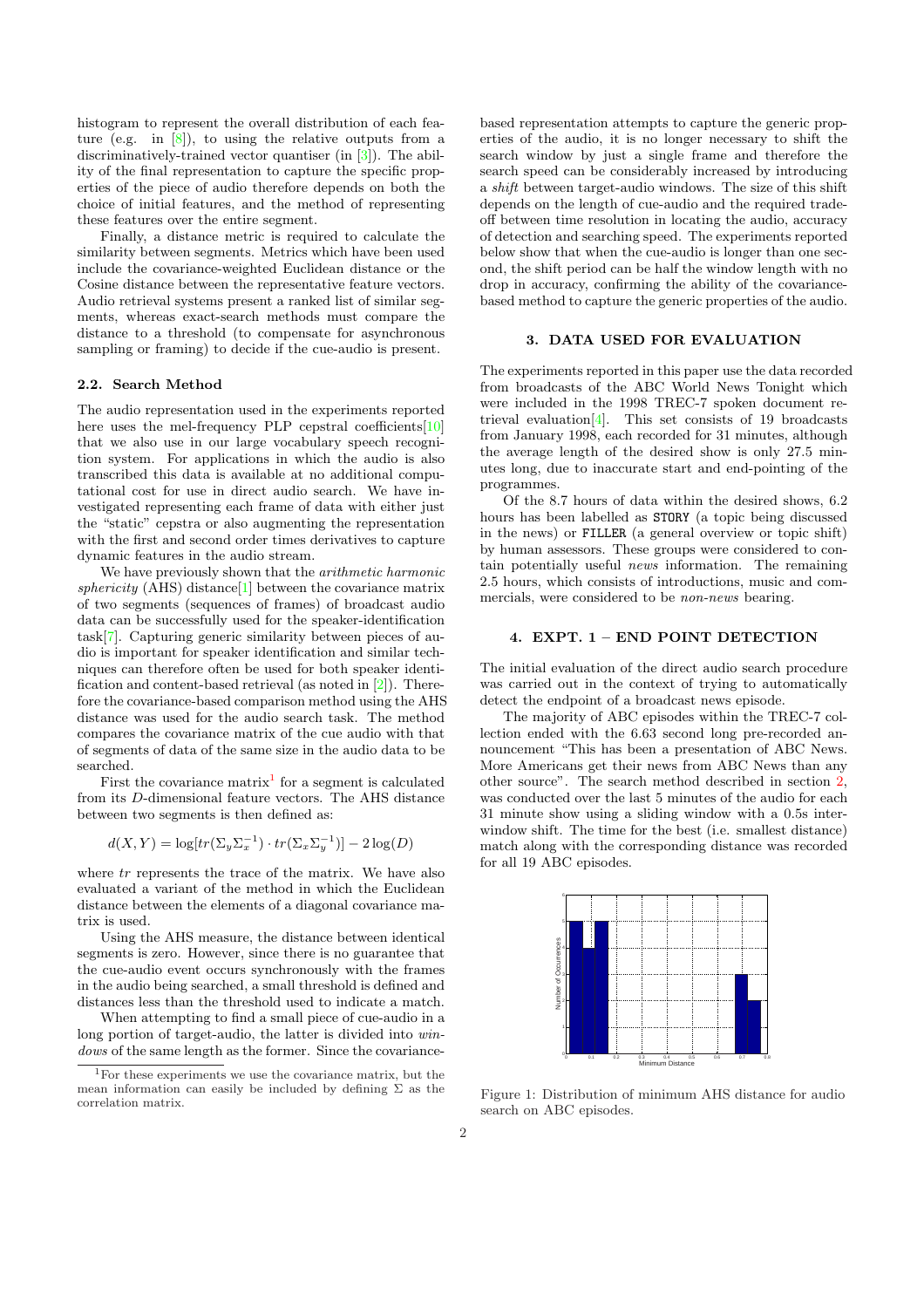A histogram of the minimum distances when using the arithmetic harmonic sphericity distance is given in Figure 1. The distribution is clearly bi-modal with a large separation between the 14 shows where the cue-audio was present, and the 5 shows where it was absent.<sup>2</sup>

To further investigate the properties of the technique, the experiment was repeated using a simple Euclidean d[is](#page-1-0)tance with the diagonal covariance matrix. The separability ratio, defined as the smallest minimum distance when the cue-audio was absent to the largest minimum distance when the cue-audio was present, the RMS error between the predicted start time and actual start time (when the cueaudio was present) and the speed of searching<sup>3</sup> are given in Table 1. Results when using no derivatives in the feature vector are also given for comparison.

| Features  | Dist. | Cov.  | Speed  | <b>RMS</b> | Sep.  |
|-----------|-------|-------|--------|------------|-------|
| Used      |       |       | (xRT)  | Error(s)   | Ratio |
| $+$ deriv | AHS   | Full  | 0.0256 | 0.189      | 4.53  |
| $+$ deriv | Euc.  | Diag. | 0.0083 | 0.148      | 1.50  |
| static    | AHS   | Full  | 0.0053 | 0.173      | 3.01  |
| static    | Euc.  | Diag. | 0.0030 | 0.148      | 1.50  |

Table 1: Speed, error and separability ratio for a window shift of 0.5s

These results show that all of the variants give a RMS error of below 0.2 seconds. Removing the derivatives from the feature vector leads to a 5-fold increase in speed, but the separability of the true and false matches is reduced from 4.53 to 3.01. The Euclidean-based runs give a low RMS error, but the separability ratio is rather small.

#### 4.1. Speeding up the Search

To speed up the search, a threshold can be used to define when a match has been found (rather than continuing to search for the minimum score). To enable this threshold to be set robustly, the separability between the shows where the cue-audio is absent and those where it is present must be high. An experiment was conducted to see the effect on separability of speeding up the search by increasing the shift between the target-audio sliding windows. The results are given in Table 2.

| Window | AHS       | AHS    | Euclid |
|--------|-----------|--------|--------|
| Shift  | $+$ deriv | static | static |
| 0.5s   | 4.53      | 3.01   | 1.50   |
| 1.0s   | 4.06      | 2.45   | 1.23   |
| 2.0s   | 2.36      | 1.73   | 1.01   |
| 3.0s   | 2.18      | 1.56   |        |
| 4.0s   | 2.27      | 1.60   |        |
| 5.0s   | 1.87      | 1.17   |        |

Table 2: Effect on separability of changing the window shift

These results show that the 6.6 second piece of cueaudio can be correctly identified every time it occurs, even when the window shift is increased to 5 seconds. The closest match when the cue-audio does not occur still gives a distance of almost twice the distance for a correct match and thus allows a more robust threshold to be set to indicate when a genuine match has occurred.

When using this technique, 1669 seconds of unwanted audio data occurring after the end-point of the show has been detected can be removed from for the 14 shows which contain the cue-audio in 7.8 CPU seconds.<sup>4</sup>

### 4.2. Reducing the Size of Cue-Audio

In many situations the cue-audio may be less than 6.6 seconds long. To investigate the robustness of the method when the size of cue-audio was reduced, an experiment was carried out with the results given in Table 3.

| <b>Size</b> | Shift     | <b>Misses</b> | Speed  | Sep.  |
|-------------|-----------|---------------|--------|-------|
| (s)         | $(\rm s)$ |               | (xRT)  | Ratio |
| 6.0         | 0.5       | 0             | 0.0050 | 3.45  |
| 4.0         | 0.5       | 0             | 0.0040 | 2.62  |
| 2.0         | 0.5       | 0             | 0.0030 | 2.26  |
| 1.0         | 0.5       | 0             | 0.0026 | 1.53  |
| 0.5         | 0.25      | 3             | 0.0023 | 1.02  |
| 0.5         | 0.1       | $\Omega$      | 0.0041 | 2.18  |
| 0.3         | 0.1       | 0             | 0.0037 | 1.51  |
| 0.2         | 0.1       | 1             | 0.0034 | 1.07  |
| 0.2         | 0.05      | 1             | 0.0050 | 1.06  |

Table 3: Effect on accuracy, speed and separability of reducing the size of the cue-audio

These results confirm the power of the technique and show that a 1s piece of cue audio can still be reliably detected found with a separability of 1.5 for a window shift of 0.5s, whilst a similar separability can be achieved for a 0.3s piece of cue-audio if the window shift is reduced to 0.1s. The small amount of audio needed for this direct match is rather less data than would be needed for reliable location when only the *transcriptions* of the data are available. This provides another reason for using the direct audio search, even when completely accurate transcriptions are available.

#### 5. EXPT. 2 – FINDING NON-NEWS EVENTS

Since pre-recorded commercials and jingles are often rebroadcast several times, the audio corresponding to nonnews items such as commercials will often appear more than once in a given broadcast news database. Although news stories may be repeated, generally similar news is reread, and hence although the words may be the same, the prosody, emphasis, timing, speaker, background condition and channel condition may all be different, leading to different audio characteristics. The presence of identical audio within a broadcast news database may therefore offer a good indication of the occurrence of non-news events which are of no interest to the average database browser.

<sup>2</sup>Two of these shows ended in silence due to a fault in recording, whilst the other three were broadcast on Sundays where the cue-audio was not used.

<sup>&</sup>lt;sup>3</sup>The time does not include calculating the initial feature vectors. Measured on a 550MHz Pentium III.

<sup>&</sup>lt;sup>4</sup>When using static coefficients only, with a window shift of 4 seconds and a threshold of 0.4